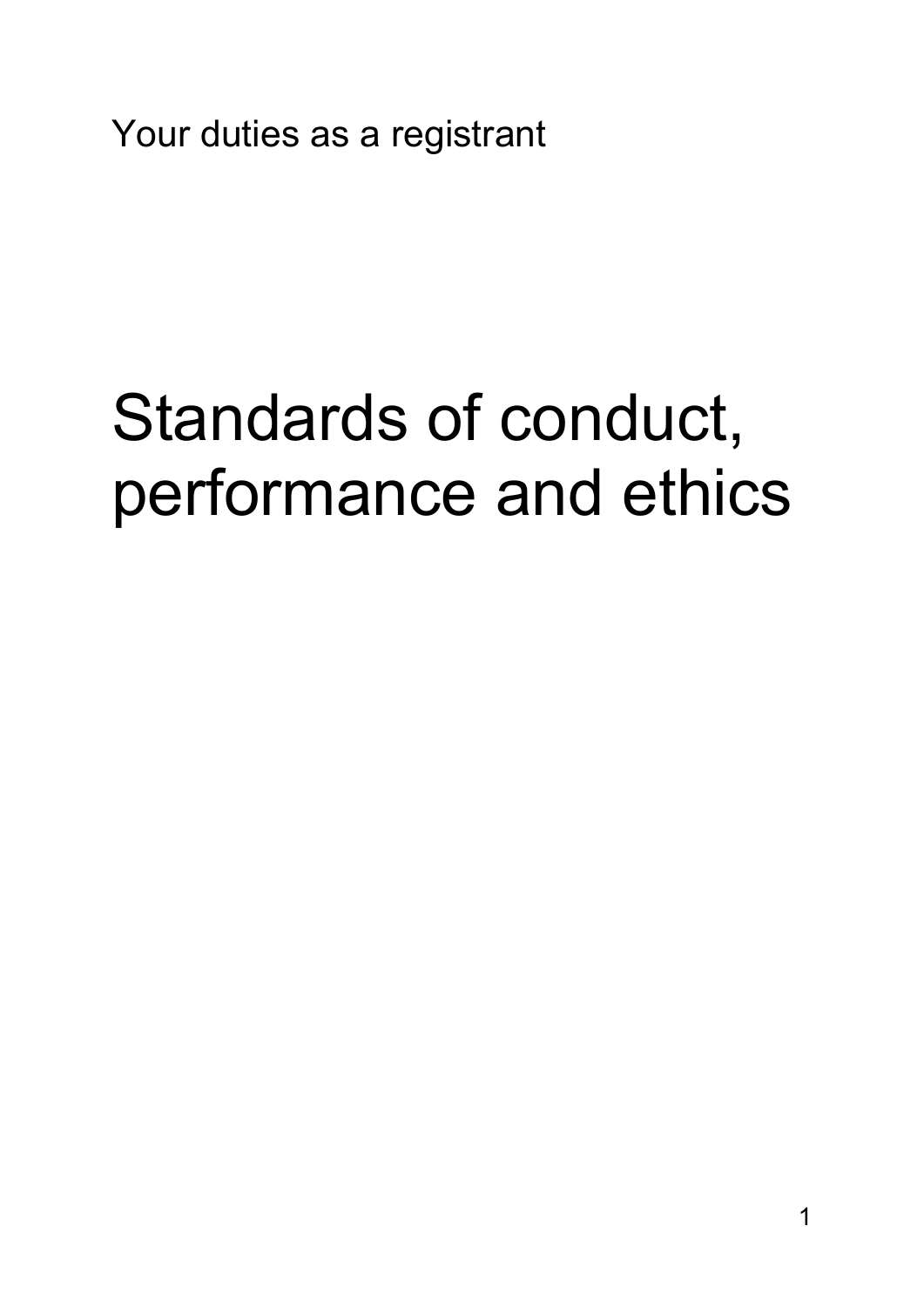# **Contents**

| Introduction               |    |
|----------------------------|----|
| The standards              |    |
| <b>Fitness to practise</b> | 15 |
| Glossary                   | 16 |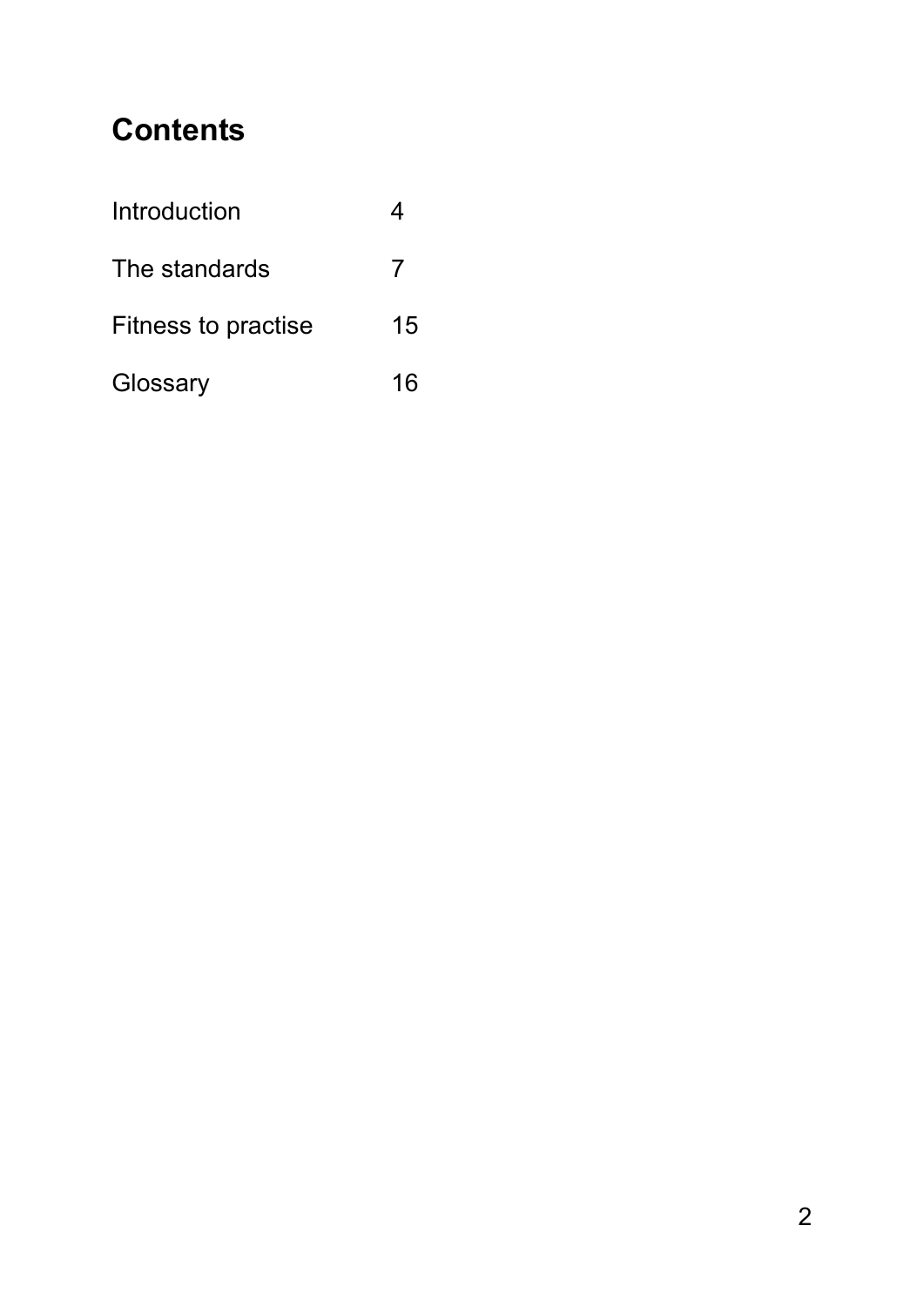# **Registrants must:**

- promote and protect the interests of service users and carers;
- communicate appropriately and effectively;
- work within the limits of their knowledge and skills;
- delegate appropriately;
- respect confidentiality;
- manage risk;
- report concerns about safety;
- be open when things go wrong;
- be honest and trustworthy; and
- keep records of their work.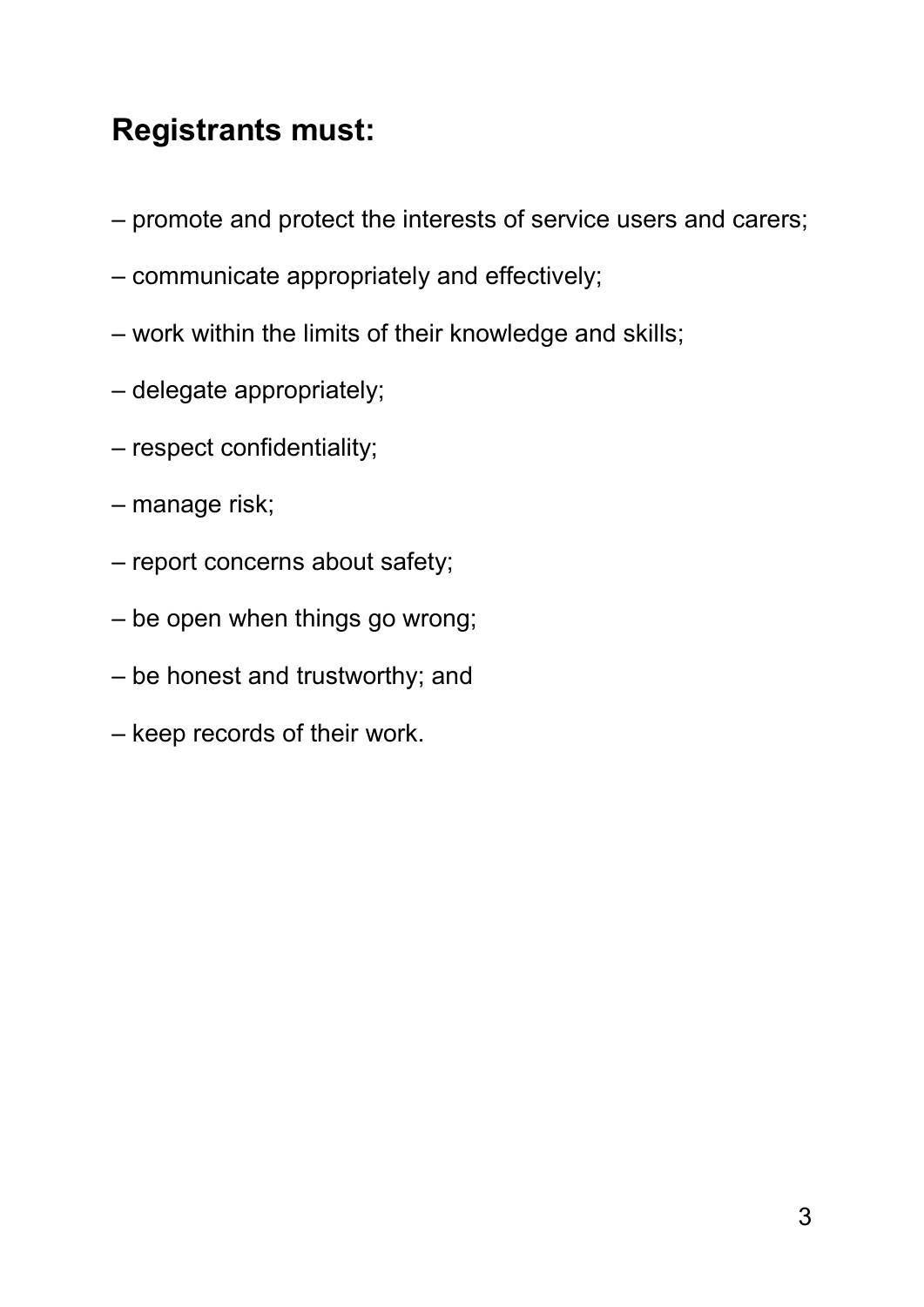# Introduction

# **About us**

We are the Health and Care Professions Council (HCPC), a regulator set up to protect the public. To do this, we keep a register of professionals who meet our standards for their professional skills, knowledge and behaviour. The people on our register are referred to as 'registrants'.

# **About this document**

This document sets out the standards of conduct, performance and ethics. The standards set out, in general terms, how we expect registrants to behave.

We currently regulate the following 16 professions.

- Arts therapists
- Biomedical scientists
- Chiropodists / podiatrists
- Clinical scientists
- Dietitians
- Hearing aid dispensers
- Occupational therapists
- Operating department practitioners
- Orthoptists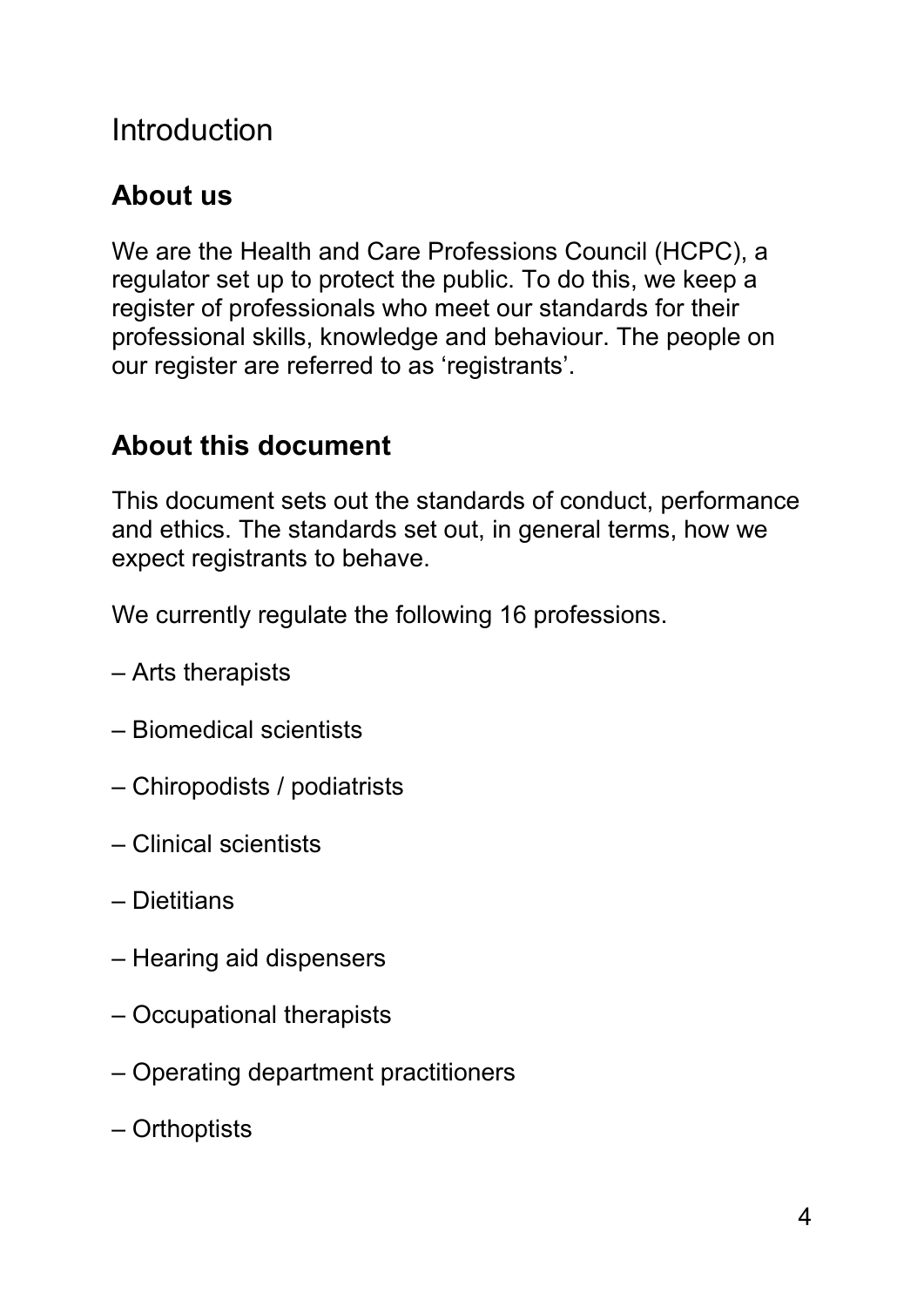- Paramedics
- Physiotherapists
- Practitioner psychologists
- Prosthetists / orthotists
- Radiographers
- Social workers in England
- Speech and language therapists

Our registrants work in a range of different settings, which include direct practice, management, education, research and roles in industry. They also work with a variety of different people, including patients, clients, carers and other professionals.

In this document we have tried to use terms which everyone can understand. Some terms which have a specific meaning in this guide are explained in the glossary at the end of this booklet.

# **What the standards mean for different groups**

## **Service users, carers and the public**

If you are receiving care, treatment or other services from one of our registrants, or you might do so in the future, the standards will help you to understand how our registrants should behave towards you. The standards will also be helpful if you are a carer.

On the rare occasions that something goes wrong, anyone can raise a concern through our fitness to practise process (see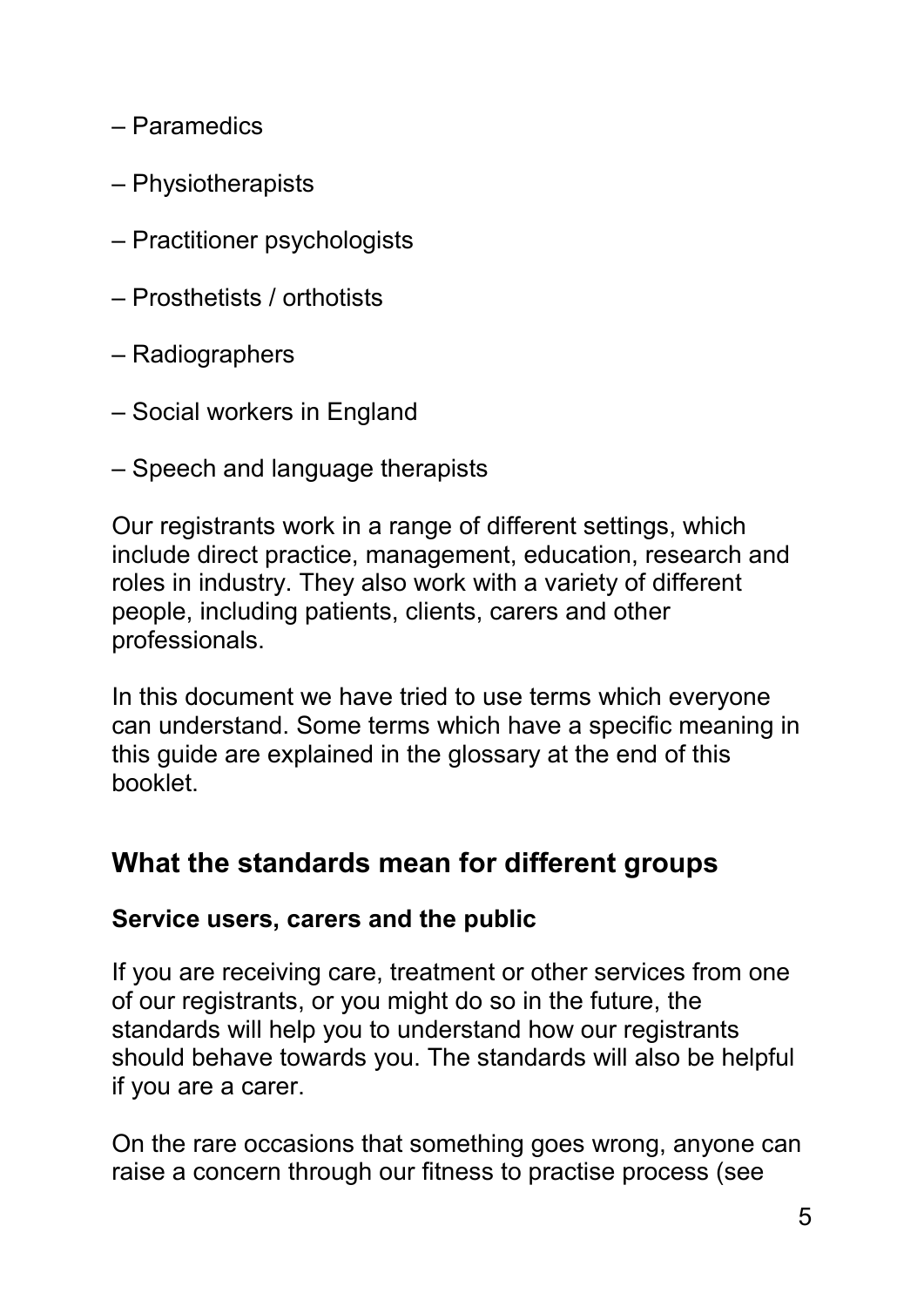page 15). We can take action when there are serious concerns about a health and care professional's knowledge, skills or behaviour.

We use the standards of conduct, performance and ethics to help us decide whether we need to take action to protect the public.

## **Registrants and applicants**

If you are registered with us, you must make sure that you are familiar with the standards and that you continue to meet them. If you are applying to be registered, you will need to sign a declaration to confirm that you will keep to the standards once you are registered.

As a registrant, you are personally responsible for the way you behave. You will need to use your judgement so that you make informed and reasonable decisions and meet the standards. You must always be prepared to justify your decisions and actions.

Making informed and reasonable decisions might include getting advice and support from colleagues, education providers, employers, professional bodies, trade unions or other people. In particular, we recognise the valuable role professional bodies play in representing and promoting the interests of their members. This often includes providing guidance and advice about good practice, which can help you meet the standards.

## **Students**

The standards also apply to you if you are a student on an HCPC-approved programme. We have published another document, 'Guidance on conduct and ethics for students', which sets out what the standards mean for you.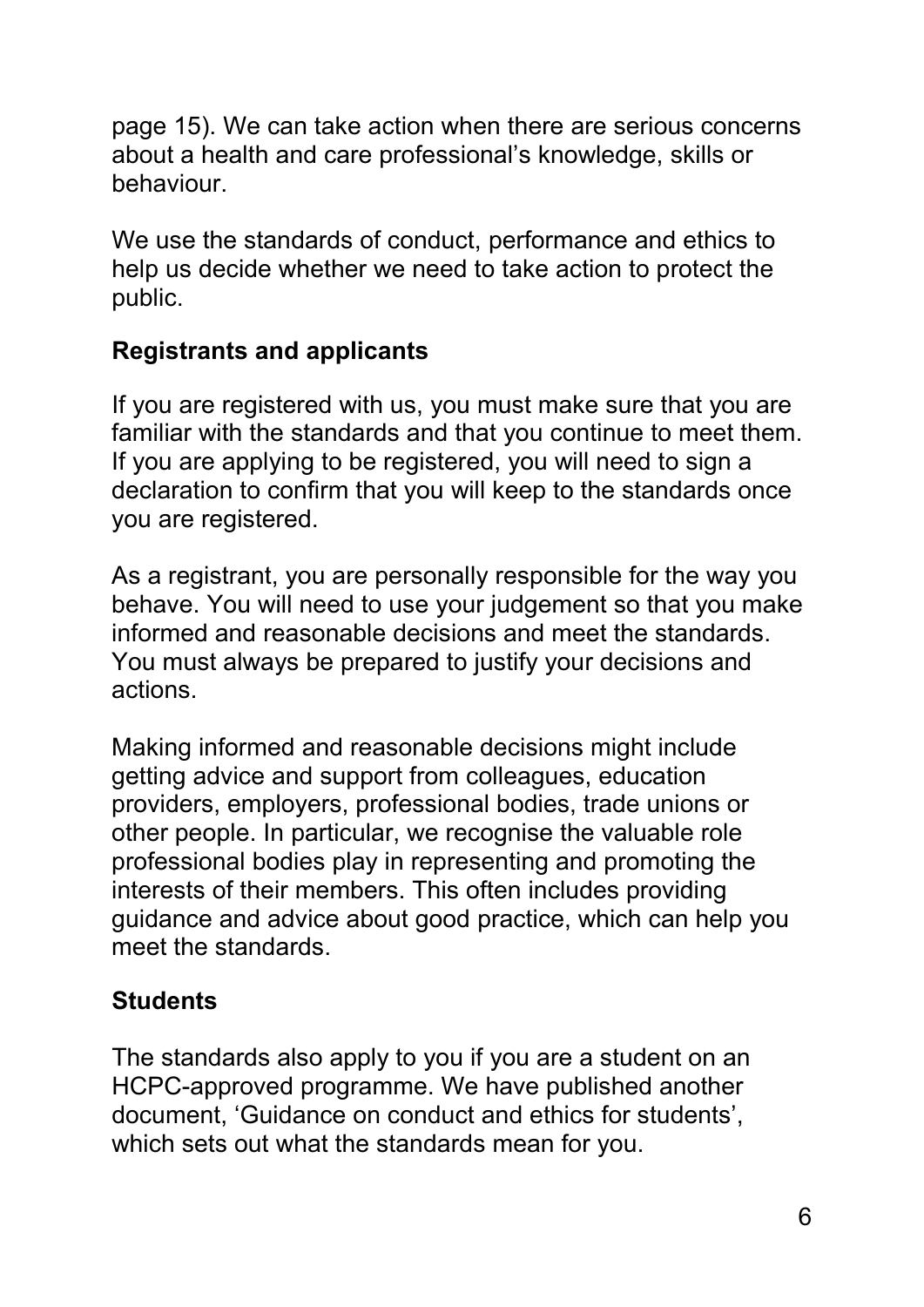# The standards

## **1. Promote and protect the interests of service users and carers**

#### **Treat service users and carers with respect**

1.1 You must treat service users and carers as individuals, respecting their privacy and dignity.

1.2 You must work in partnership with service users and carers, involving them, where appropriate, in decisions about the care, treatment or other services to be provided.

1.3 You must encourage and help service users, where appropriate, to maintain their own health and well-being, and support them so they can make informed decisions.

#### **Make sure you have consent**

1.4 You must make sure that you have consent from service users or other appropriate authority before you provide care, treatment or other services.

## **Challenge discrimination**

1.5 You must not discriminate against service users, carers or colleagues by allowing your personal views to affect your professional relationships or the care, treatment or other services that you provide.

1.6 You must challenge colleagues if you think that they have discriminated against, or are discriminating against, service users, carers and colleagues.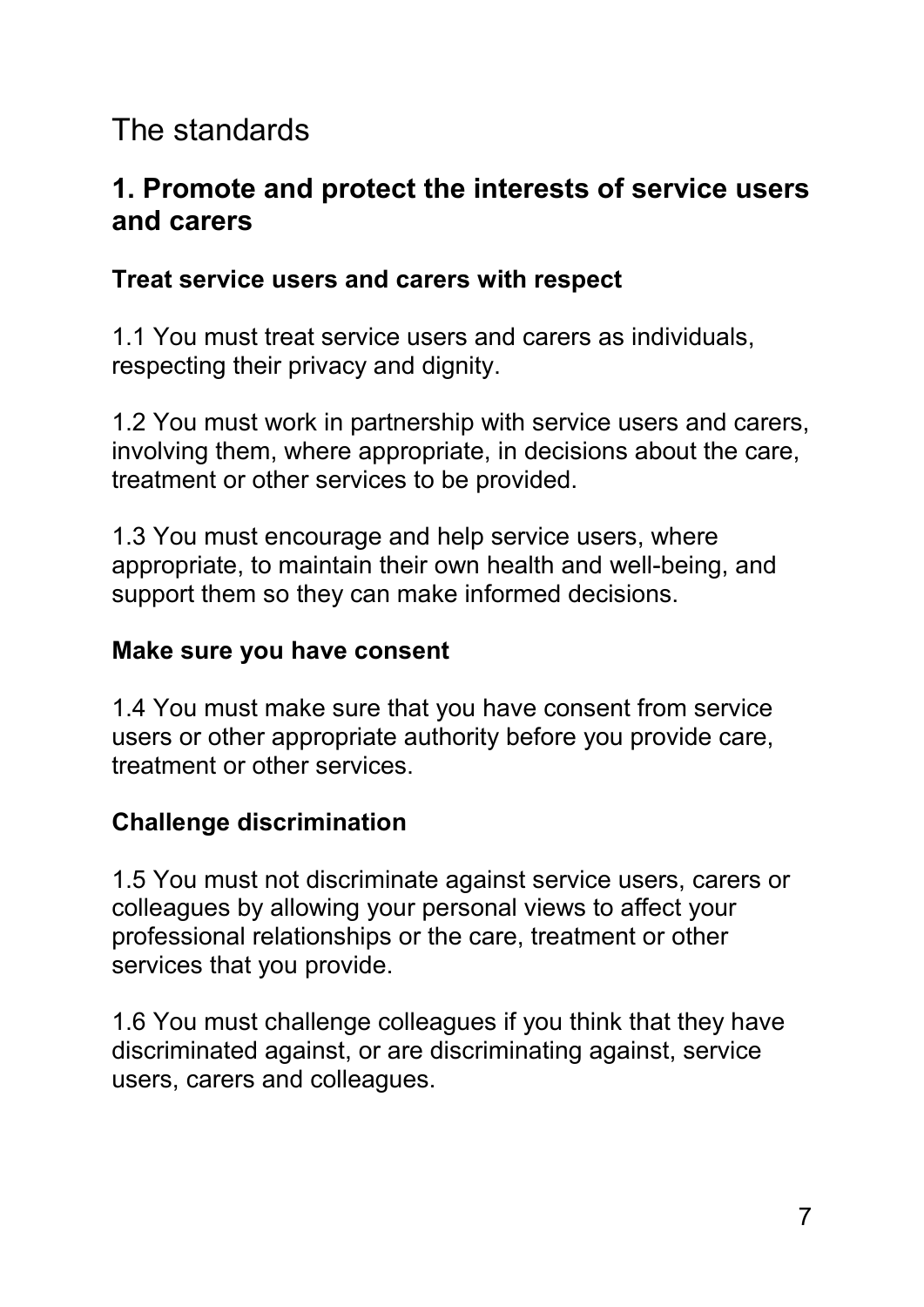## **Maintain appropriate boundaries**

1.7 You must keep your relationships with service users and carers professional.

# **2 Communicate appropriately and effectively**

## **Communicate with service users and carers**

2.1 You must be polite and considerate.

2.2 You must listen to service users and carers and take account of their needs and wishes.

2.3 You must give service users and carers the information they want or need, in a way they can understand.

2.4 You must make sure that, where possible, arrangements are made to meet service users' and carers' language and communication needs.

## **Work with colleagues**

2.5 You must work in partnership with colleagues, sharing your skills, knowledge and experience where appropriate, for the benefit of service users and carers.

2.6 You must share relevant information, where appropriate, with colleagues involved in the care, treatment or other services provided to a service user.

## **Social media and networking websites**

2.7 You must use all forms of communication appropriately and responsibly, including social media and networking websites.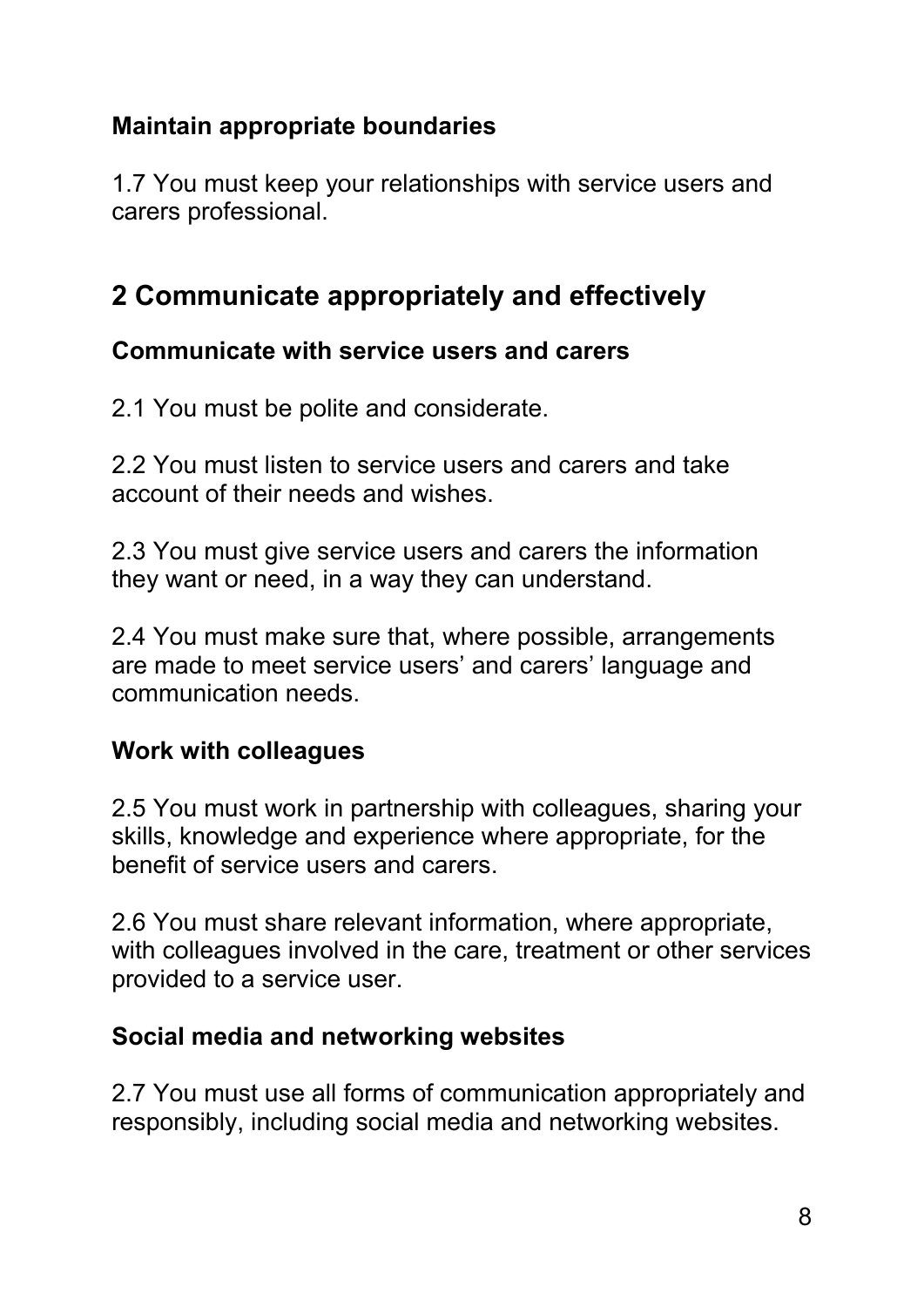## **3 Work within the limits of your knowledge and skills**

## **Keep within your scope of practice**

3.1 You must keep within your scope of practice by only practising in the areas you have appropriate knowledge, skills and experience for.

3.2 You must refer a service user to another practitioner if the care, treatment or other services they need are beyond your scope of practice.

## **Maintain and develop your knowledge and skills**

3.3 You must keep your knowledge and skills up to date and relevant to your scope of practice through continuing professional development.

3.4 You must keep up to date with and follow the law, our guidance and other requirements relevant to your practice.

3.5 You must ask for feedback and use it to improve your practice.

# **4 Delegate appropriately**

## **Delegation, oversight and support**

4.1 You must only delegate work to someone who has the knowledge, skills and experience needed to carry it out safely and effectively.

4.2 You must continue to provide appropriate supervision and support to those you delegate work to.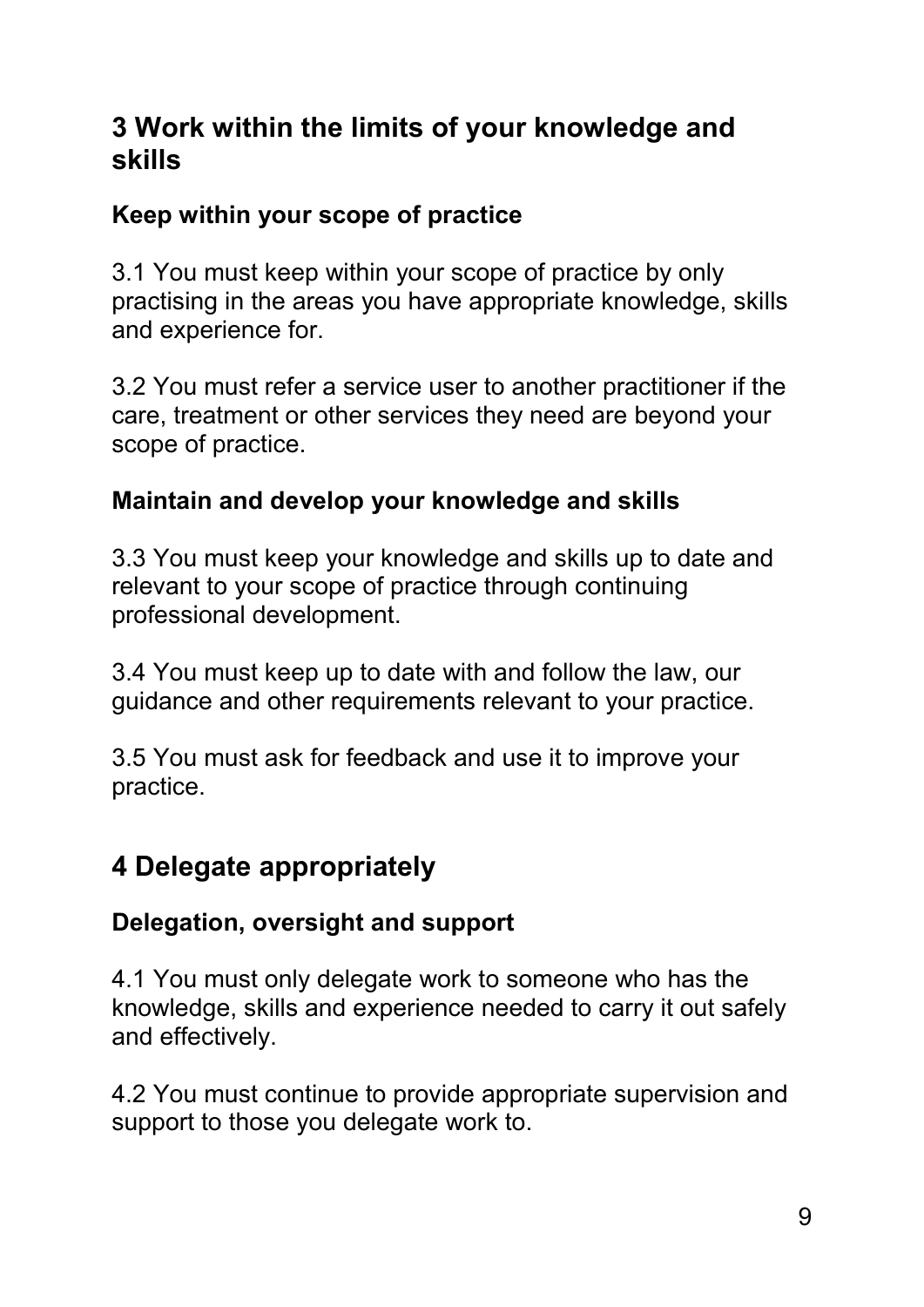# **5 Respect confidentiality**

## **Using information**

5.1 You must treat information about service users as confidential.

## **Disclosing information**

5.2 You must only disclose confidential information if:

- you have permission;
- the law allows this;
- it is in the service user's best interests; or

– it is in the public interest, such as if it is necessary to protect public safety or prevent harm to other people.

# **6 Manage risk**

## **Identify and minimise risk**

6.1 You must take all reasonable steps to reduce the risk of harm to service users, carers and colleagues as far as possible.

6.2 You must not do anything, or allow someone else to do anything, which could put the health or safety of a service user, carer or colleague at unacceptable risk.

## **Manage your health**

6.3 You must make changes to how you practise, or stop practising, if your physical or mental health may affect your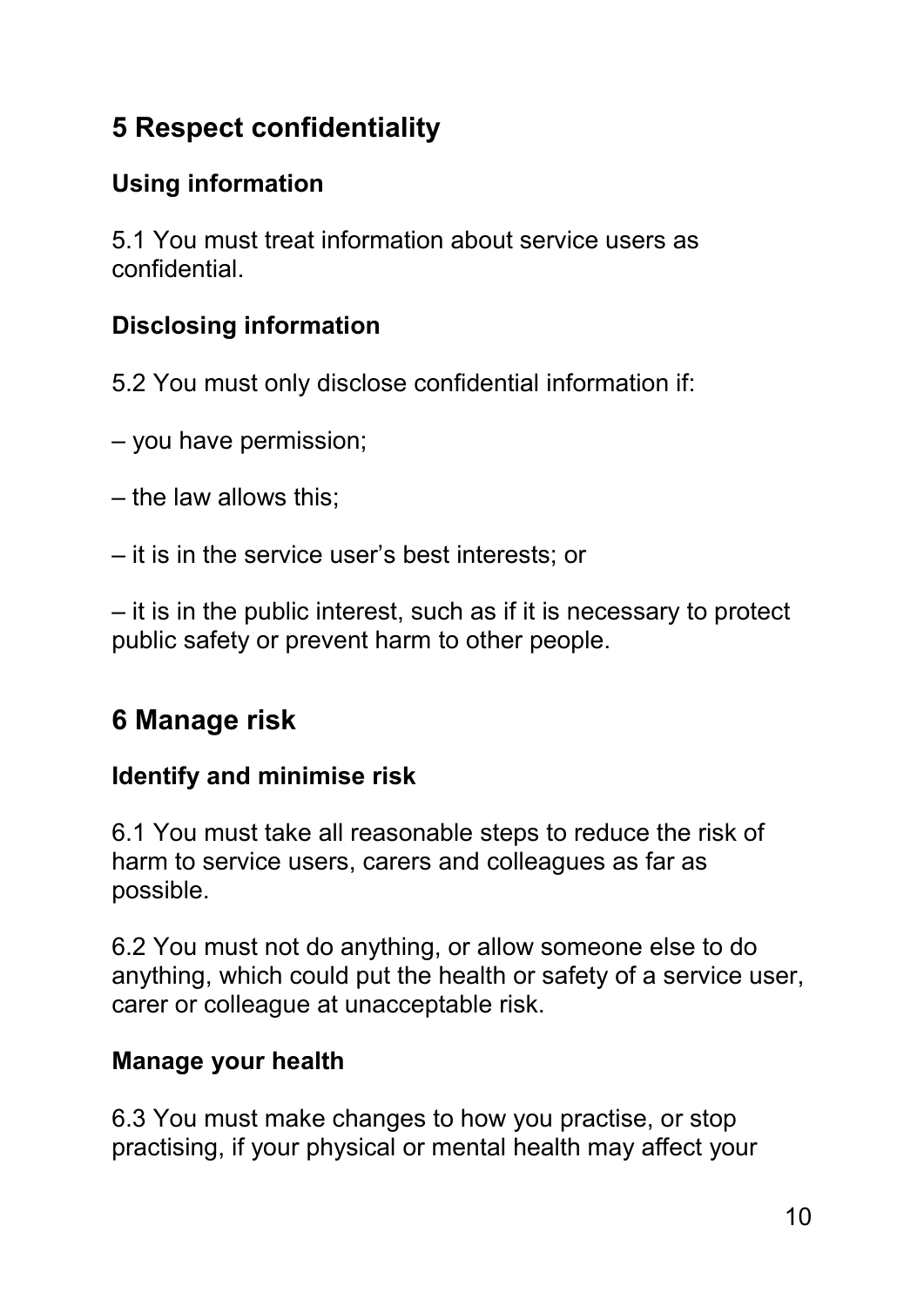performance or judgement, or put others at risk for any other reason.

# **7 Report concerns about safety**

## **Report concerns**

7.1 You must report any concerns about the safety or wellbeing of service users promptly and appropriately.

7.2 You must support and encourage others to report concerns and not prevent anyone from raising concerns.

7.3 You must take appropriate action if you have concerns about the safety or well-being of children or vulnerable adults.

7.4 You must make sure that the safety and well-being of service users always comes before any professional or other loyalties.

## **Follow up concerns**

7.5 You must follow up concerns you have reported and, if necessary, escalate them.

7.6 You must acknowledge and act on concerns raised to you, investigating, escalating or dealing with those concerns where it is appropriate for you to do so.

## **8 Be open when things go wrong**

## **Openness with service users and carers**

8.1 You must be open and honest when something has gone wrong with the care, treatment or other services that you provide by: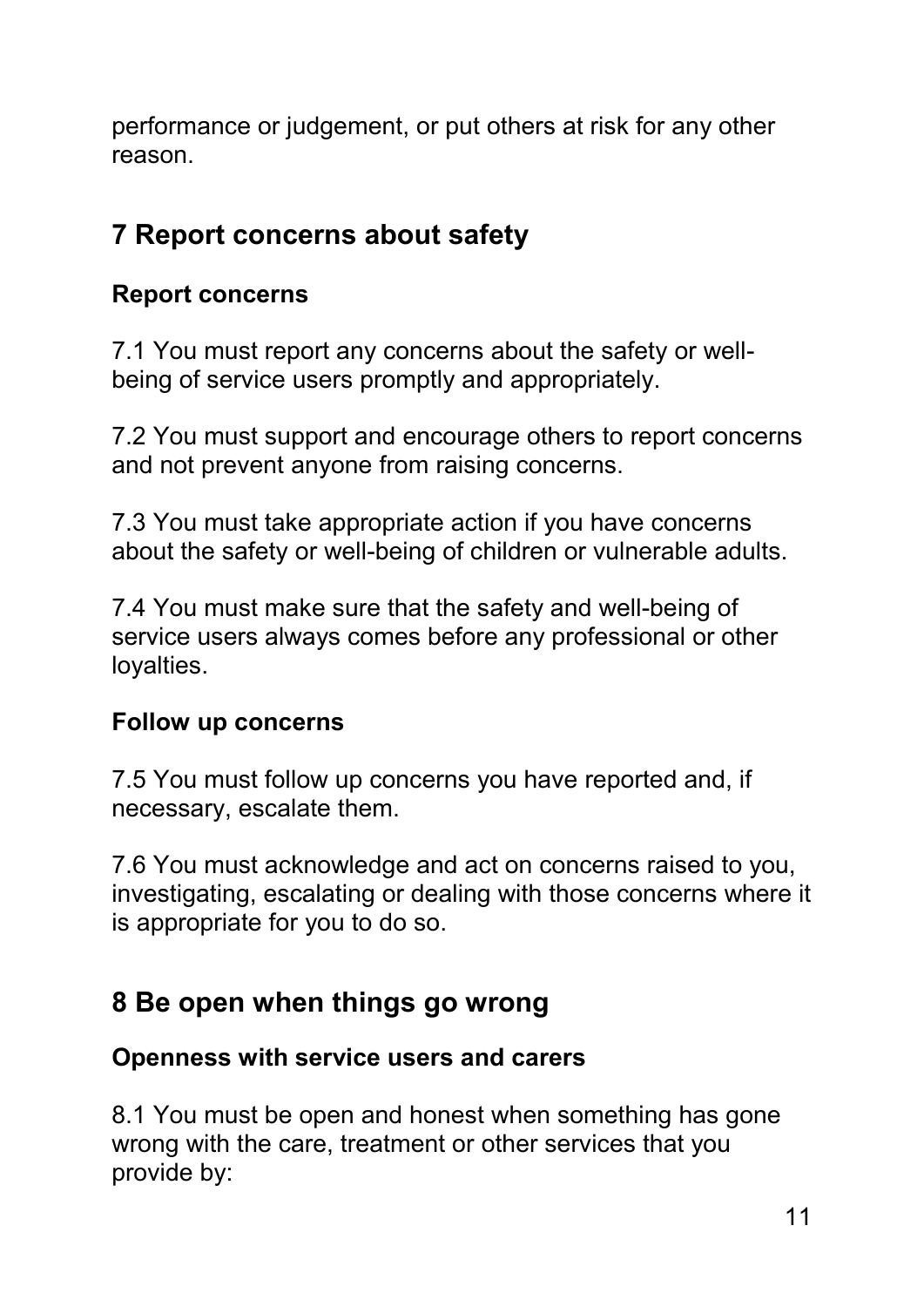– informing service users or, where appropriate, their carers, that something has gone wrong;

– apologising;

– taking action to put matters right if possible; and

– making sure that service users or, where appropriate, their carers, receive a full and prompt explanation of what has happened and any likely effects.

#### **Deal with concerns and complaints**

8.2 You must support service users and carers who want to raise concerns about the care, treatment or other services they have received.

8.3 You must give a helpful and honest response to anyone who complains about the care, treatment or other services they have received.

## **9 Be honest and trustworthy**

## **Personal and professional behaviour**

9.1 You must make sure that your conduct justifies the public's trust and confidence in you and your profession.

9.2 You must be honest about your experience, qualifications and skills.

9.3 You must make sure that any promotional activities you are involved in are accurate and are not likely to mislead.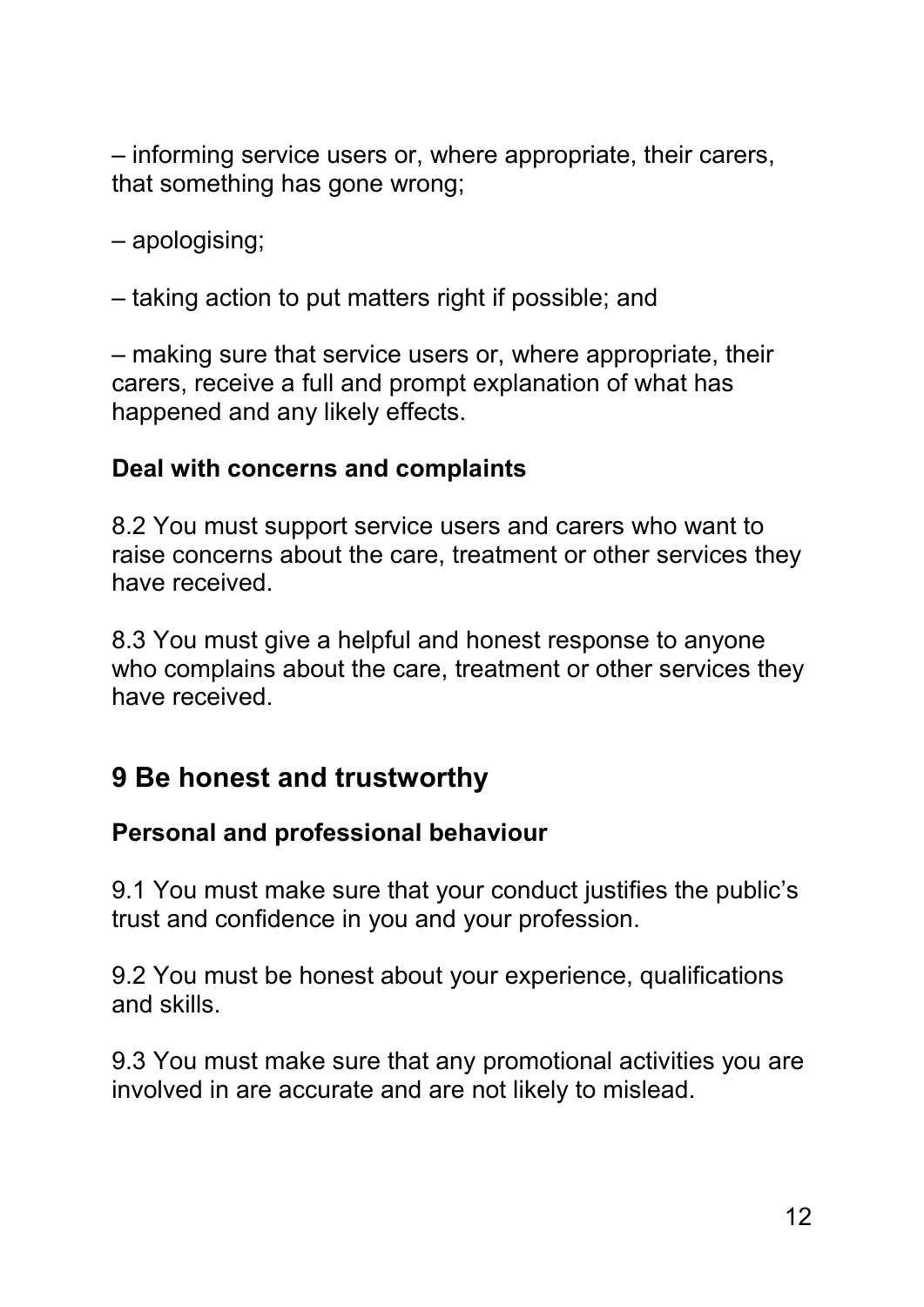9.4 You must declare issues that might create conflicts of interest and make sure that they do not influence your judgement.

#### **Important information about your conduct and competence**

9.5 You must tell us as soon as possible if:

– you accept a caution from the police or you have been charged with, or found guilty of, a criminal offence;

– another organisation responsible for regulating a health or social-care profession has taken action or made a finding against you; or

– you have had any restriction placed on your practice, or been suspended or dismissed by an employer, because of concerns about your conduct or competence.

9.6 You must co-operate with any investigation into your conduct or competence, the conduct or competence of others, or the care, treatment or other services provided to service users.

# **10 Keep records of your work**

## **Keep accurate records**

10.1 You must keep full, clear, and accurate records for everyone you care for, treat, or provide other services to.

10.2 You must complete all records promptly and as soon as possible after providing care, treatment or other services.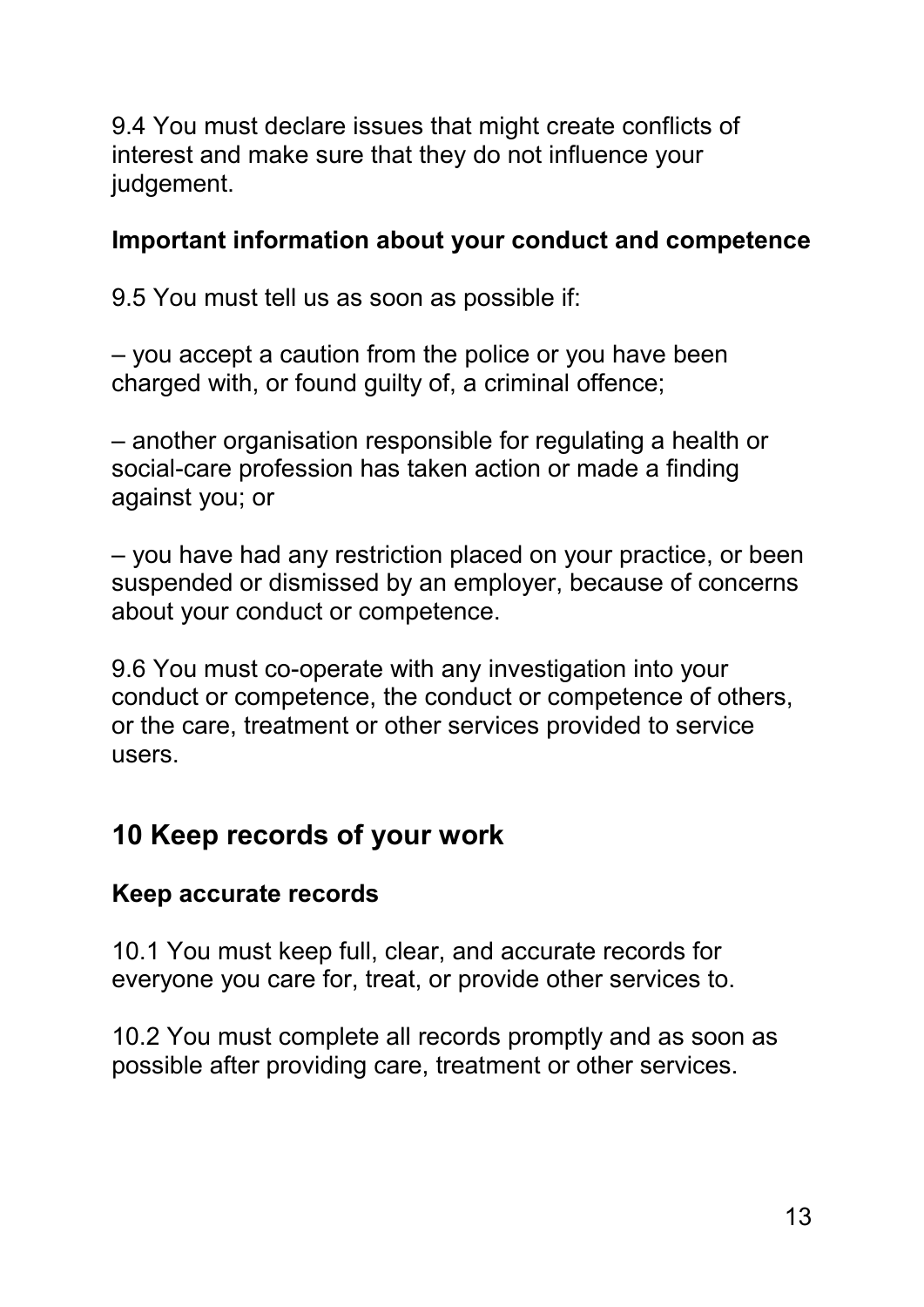## **Keep records secure**

10.3 You must keep records secure by protecting them from loss, damage or inappropriate access.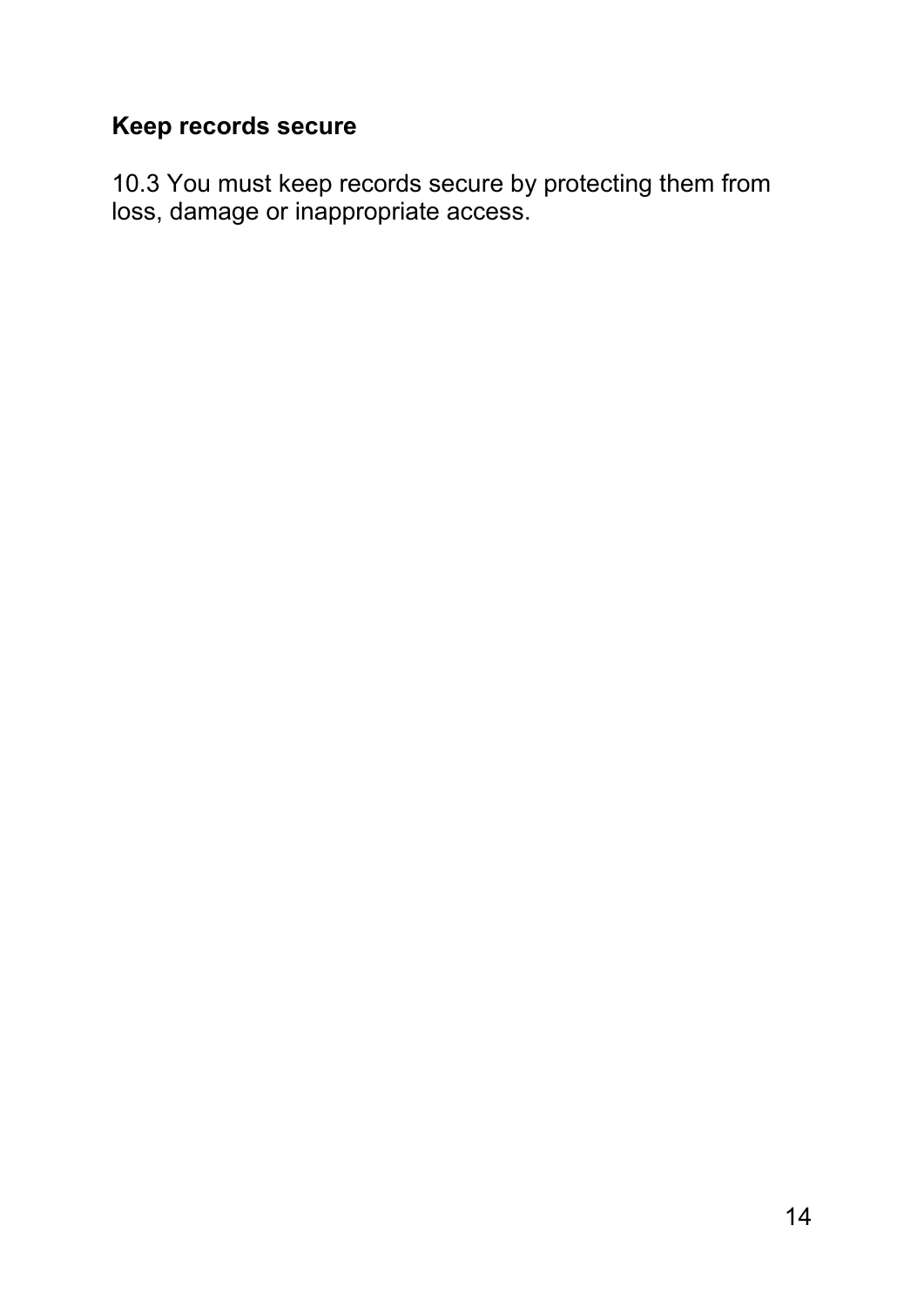# Fitness to practise

When we say someone is 'fit to practise', we mean that they have the skills, knowledge, character and health they need to practise their profession safely and effectively.

We can consider concerns which members of the public, employers, professionals, the police and other people raise about a registrant's fitness to practise. When we are deciding whether we need to take any action against a registrant to protect the public, we look at whether the registrant has met these standards.

You can find out more information about our fitness to practise process in our brochures 'How to raise a concern' and 'What happens if a concern is raised about me'. You can download these from our website at www.hcpc-uk.org, or you can phone us on 020 7840 9806 to ask for a copy.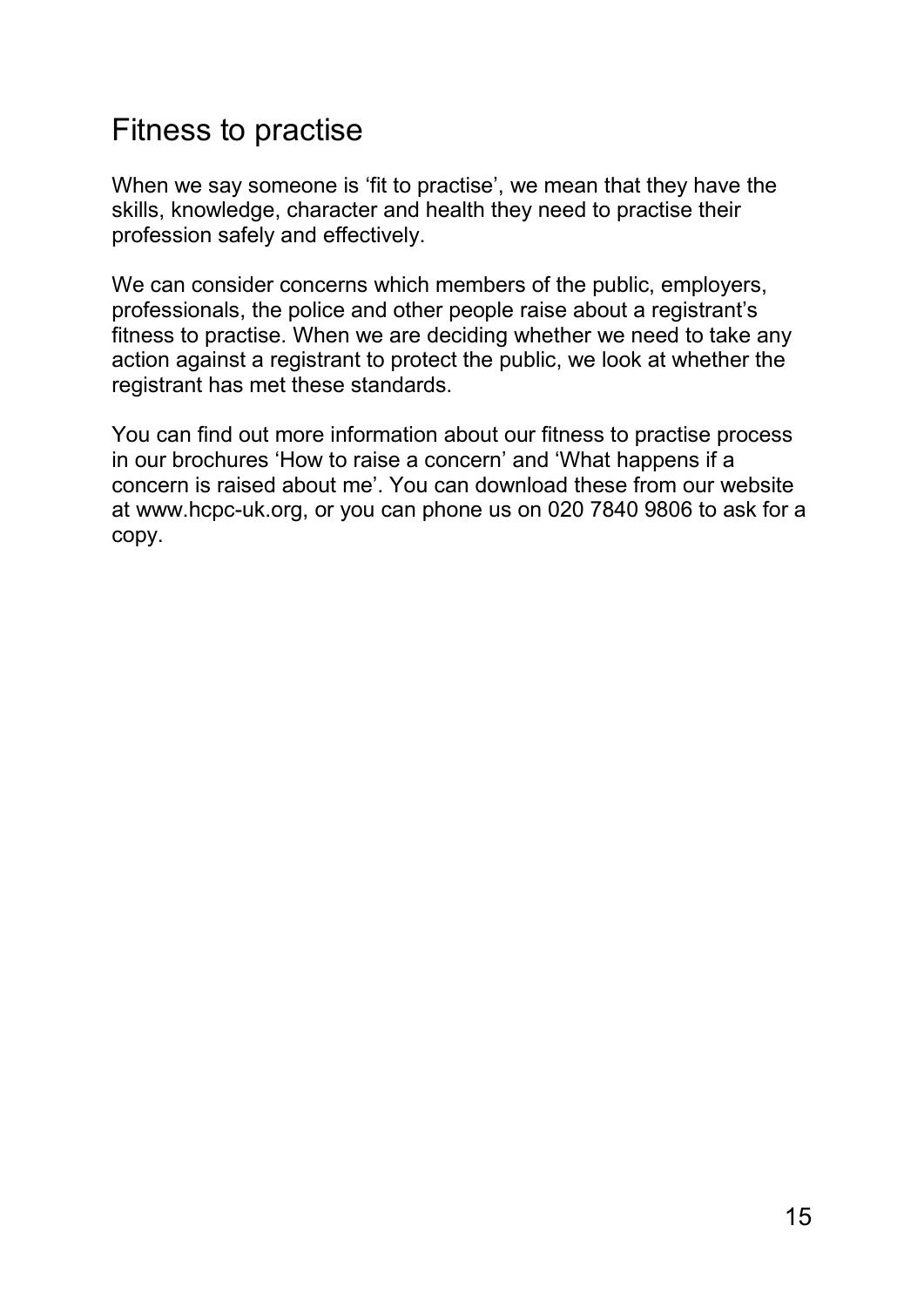# **Glossary**

#### **Apologising**

Making it clear that you are sorry about what has happened. The HCPC does not regard an apology, of itself, as an admission of liability or wrongdoing.

#### **Carer**

Anyone who looks after, or provides support to, a family member, partner or friend.

#### **Care, treatment or other services**

A general term to describe the different work that our registrants carry out.

#### **Colleague**

Other health and care professionals, students and trainees, support workers, professional carers and others involved in providing care, treatment or other services to service users.

#### **Conduct**

A health and care professional's behaviour.

#### **Consent**

Permission for a registrant to provide care, treatment or other services, given by a service user, or someone acting on their behalf, after receiving all the information they reasonably need to make that decision.

#### **Delegate**

To ask someone else to carry out a task on your behalf.

#### **Disclose**

In these standards, this refers to making a formal decision to share information about a service user with others, such as the police.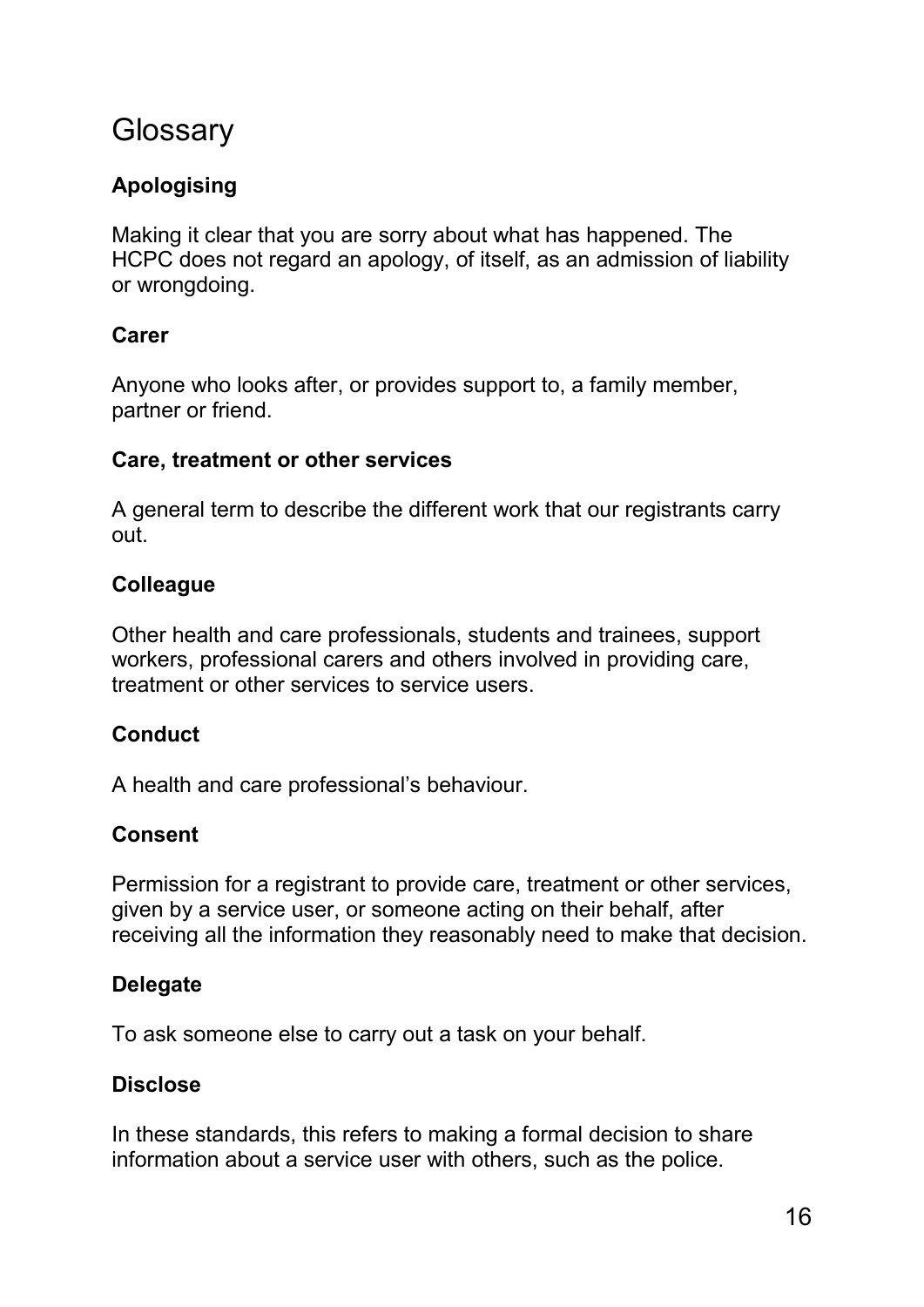#### **Discriminate**

To unfairly treat a person or group of people differently from other people or groups of people. This includes treating others differently because of your views about their lifestyle, culture or their social or economic status, as well as the characteristics protected by law – age, disability, gender reassignment, race, marriage and civil partnership, pregnancy and maternity, religion or belief, sex and sexual orientation.

#### **Escalate**

To pass on a concern about a service user's safety or well-being to someone who is better able to act on it, for example, a more senior colleague, a manager or a regulator.

#### **Ethics**

The values that guide a person's behaviour or judgement.

#### **Practitioner**

A health and care professional who is currently practising in their profession.

#### **Refer**

To ask someone else to provide care, treatment or other services which are beyond your scope of practice or, where relevant, because the service user has asked for a second opinion.

#### **Scope of practice**

The areas in which a registrant has the knowledge, skills and experience necessary to practise safely and effectively.

#### **Service user**

Anyone who uses or is affected by the services of registrants, for example, patients or clients.